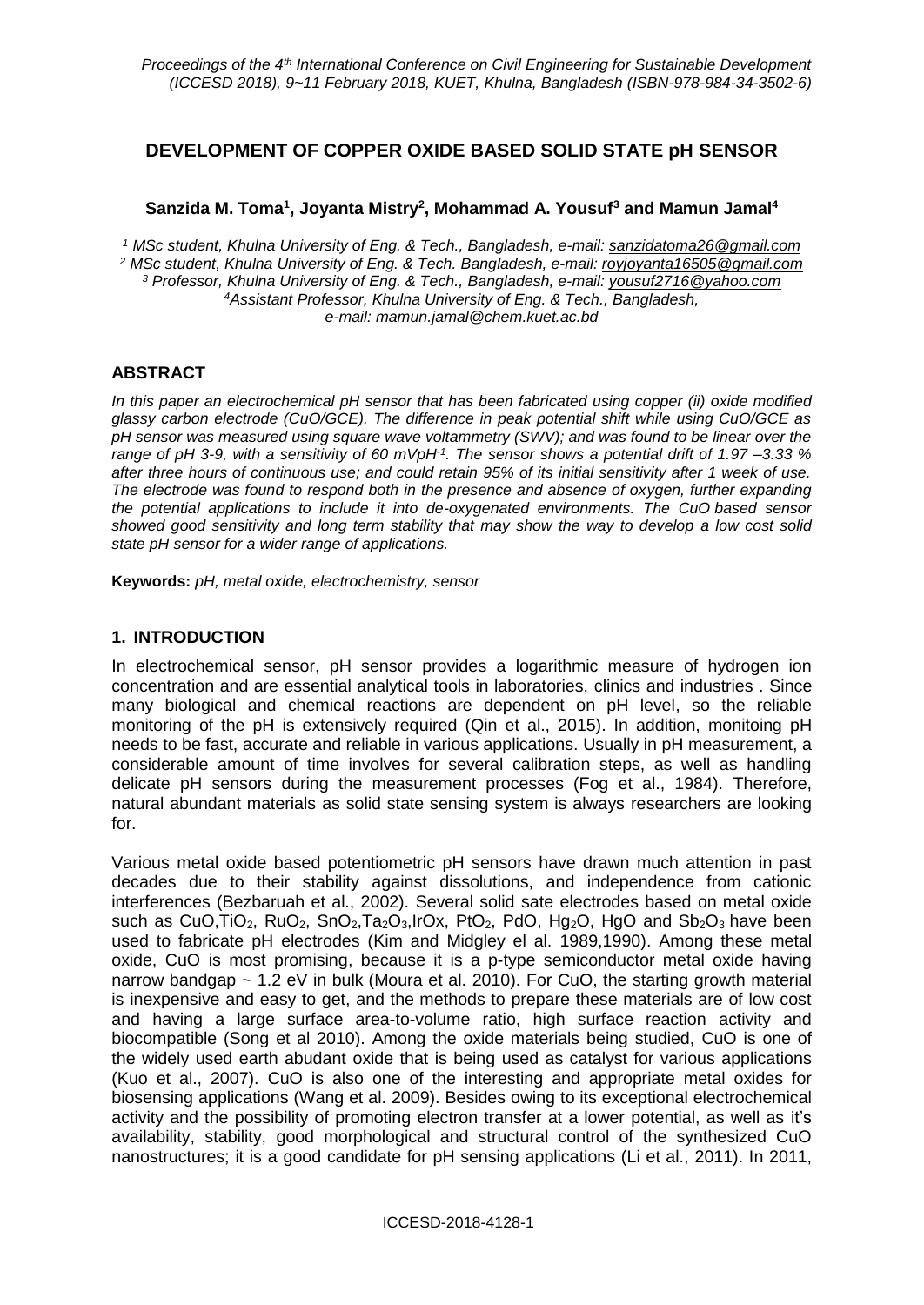S. Zaman (Zaman et al, 2011) reported CuO nano flower as an electrochemical pH sensing materials, and showed the effect of the pH on the growth morphology of nanoflowers.

Thereby, in this work, a facile, stable and sensitive pH sensor is fabricated by synthesizing CuO nanoparticle using hydrothermal method, followed by the drop cast of the nanoparticle along with chitosan and ion exchange resin, Nafion on the surface of GC electrode. In oxygenated and deoxygenated environment the sensing abilities of the electrode were investigated in terms of static and dynamic properties, such as calibration, sensitivity, response time and stability. This method allowed the fabrication suitable for mass production and cost effective; and will open up the door to fabricate a miniaturized carbon based sensing platform, which would be suitable, both in clinical, industrial and environmental applications.

## **2. METHODOLOGY**

## **2.1 REAGENTS**

Cupper nitrate Cu  $(NO<sub>3</sub>)<sub>2</sub>$ .3H<sub>2</sub>O, hexamethylenetetramine  $(HMT)$ , NH<sub>3</sub>.H<sub>2</sub>O, were purchased from E.Merck, Germany. Disodium hydrogen phosphate (Na<sub>2</sub>HPO<sub>4</sub>), sodium dihydrogen phosphate (NaH<sub>2</sub>PO<sub>4</sub>.2H<sub>2</sub>O), sodium bicarbonate (NaHCO<sub>3</sub>), disodium carbonates (Na<sub>2</sub>CO<sub>3</sub>), NaOH pellets, Nafion and chitosan were purchased from Sigma-Aldrich, India. All chemicals were of analytical grade with high purity. Different pH solutions were prepared using phosphate buffer, sodium hydrogen carbonate, sodium hydroxide, sodium acetate and acetic acid.

## **2.2 SYNTHESIS OF CuO**

For the hydrothermal synthesis of CuO nanoparticle, a mixture of hexamethylenetetramine (HMT) and Cu(NO3)2.3H2O were dissolved in 30 ml distilled water under continuous stirring, followed by introducing 5 ml of  $NH<sub>3</sub>H<sub>2</sub>O$  (5%). Once the solution became clear, 40 ml of this solution has been transferred into a teflon-lined stainless steel autoclave and heated at 160°C for 6 h. Once the autoclave cooled down naturaly at room temperature, the black precipitated from autoclave collected, washed few times with distilled water and ethanol in order to remove the impurities. Precipitates obtained were dried at 50  $\degree$ C for 6 h in air, to get CuO nanoparticle (Zhang et al., 2011).

$$
NH_3.H_2O \to NH_4^+ + OH^-
$$
  
2[Cu(NH<sub>3</sub>)<sub>4</sub>]<sup>2+</sup> + 2OH^-  $\to CuO + NH_3 + H_2O$   

$$
Cu^{2+} + 2OH^- \to CuO + H_2O
$$

### **2.3 FABRICATION OF CuO/GCE**

A simple casting method has been used for the fabrication of CuO/GCE (Liu et al., 2013). At first, GCE was polished with 1.0 and 0.3 µm alumina powder, followed by washing with water and sonication in ethanol and water respectively. A mixture of 0.2g CuO nanoparticle, 0.1g chitosan and 0.1 mL Nafion was dropped on to the clean surface of GCE, and dried at room temperature for overnight.

#### **2.4 MEASUREMENTS**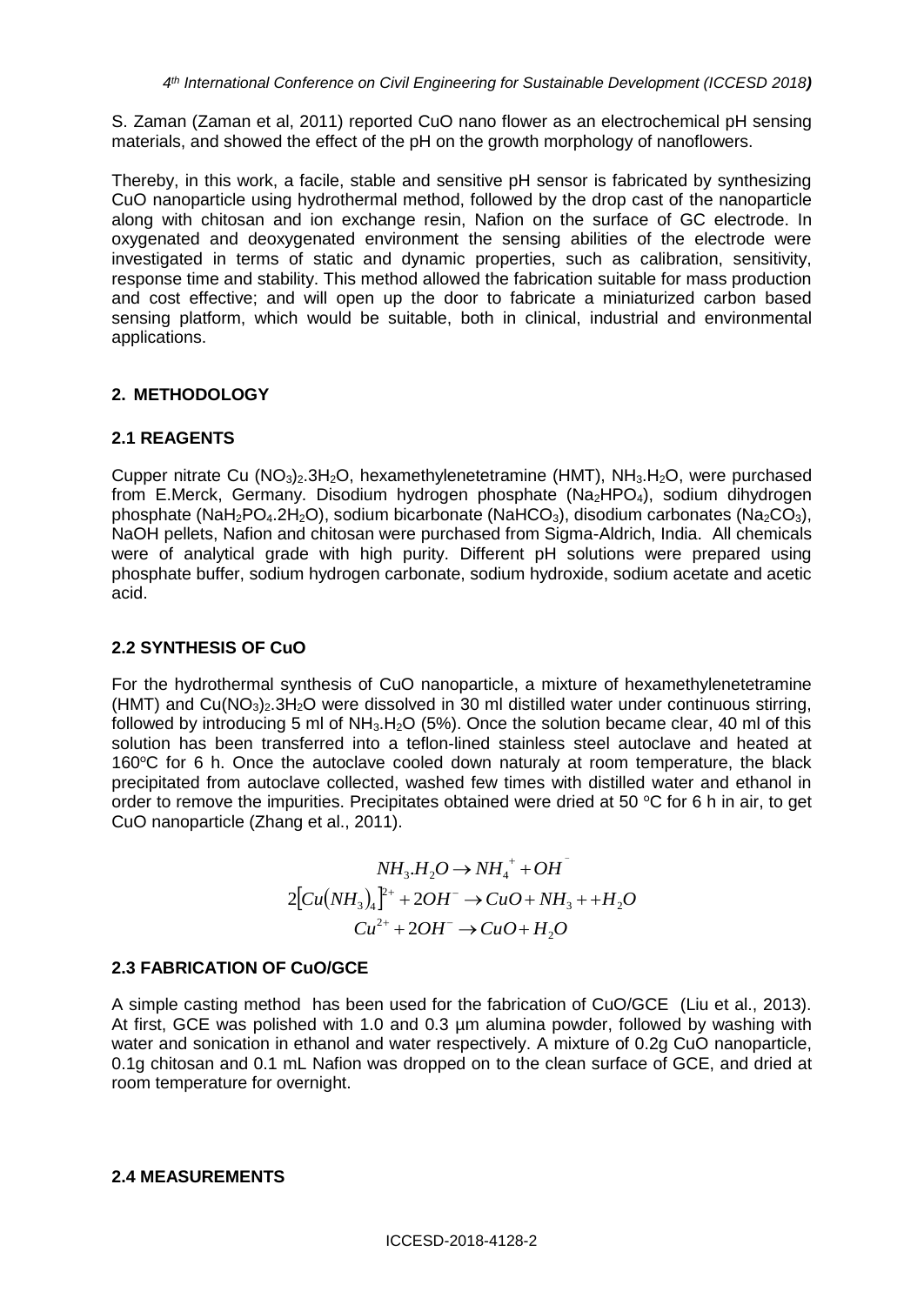SWV and zero current potentiometric (OCP) measurements were performed using a potentiostat/galvanostat (model: µStat 8400, DropSens (Spain). Here three electrode cells has been used, where CuO/GCE were in use as a working electrode with Ag/AgCl and Pt wire acts as reference and counter electrodes, respectively. SWV measurements were conducted using a frequency of 50 Hz, pulse width of 20 mV and step height of 10 mV. The pH of the buffer solutions were perfectly determined using an Orion 2 Star commercial portable pH meter.

### **3. RESULTS AND DISCUSSION**

### **3.1 COPPER OXIDE NANOPARTICLE CHARACTERISATIONS**

The morphology of the hydrothermally synthesized CuO nanoparticles was observed by SEM with a magnification of (5000X to 100,000X) (Fig. 1a-d). A flower shape CuO nanostructure can be seen with an average particle size less than 100 nm width of each rod. According to the EDX datas (Fig. 1e), the average content of copper (Cu) and oxygen (O) is 8.09% (atomic percentage) and 7.17% (atomic percentage) respectively, which confirm the copper oxide (Cu: O=1:1) component. However, C peak appeared, possibly from sample holder. Due to the higher in density of nanostructure, flower like CuO has a huge potential, as high surface area would improve the sensitivity of the current response.



Figure 1: (a-d) Scanning electron microscopy (SEM) images of CuO nanoparticles at different magnifications (20000 to 50000X); (e) Energy dispersive x-ray spectroscopy (EDX) images of CuO nanoparticles

### **3.2 RESPONSE OF MODIFIED ELECTRODE TO pH CHANGES**

To demonstrate the sensing application of CuO, a novel pH sensor was constructed by deposition of the aqueous dispersion of CuO on to GCE surface in the presence of chitosan and Nafion (Fig. 2). Nafion is an anionic ion exchange resin, which facilitate holding CuO on the surface of the electrode, as well as block anionic interferents. To investigate the properties of modified electrode, cyclic voltammograms (CVs) with different scan rate has been conducted with scan rates of  $60-160$  mVs $1$ . On the increases of both anodic and cathodic current linearly with the scan rates, indicating that the electrochemical reaction is surface controlled. The current increases with scan rate for the sensor show no significant resistance on the electrode surface (Figures not shown here) (Zhang et al., 2011).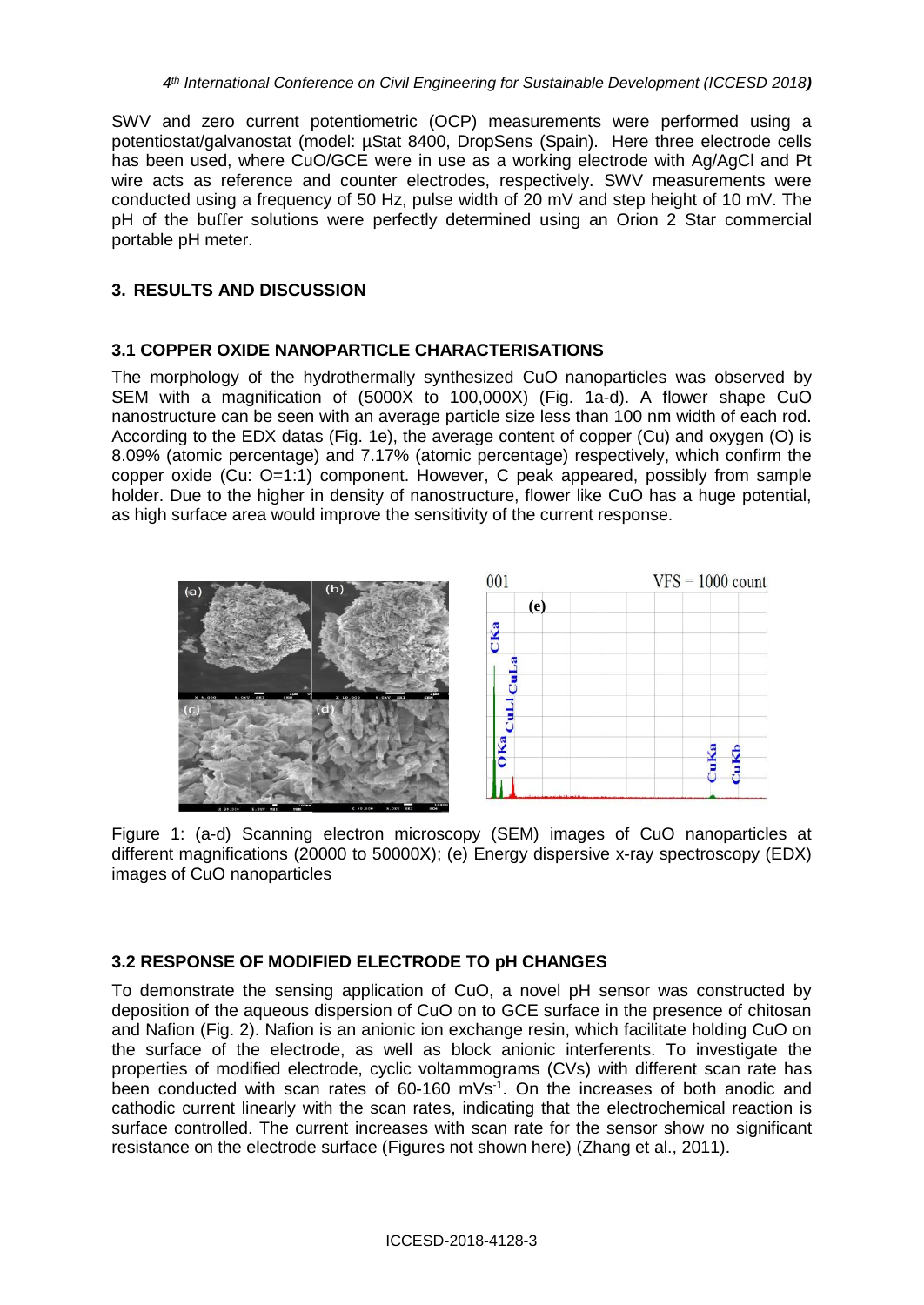

Figure 2: Schematic diagram on fabrication of pH sensor.

Since the primary focus of this paper is to fabricate and characterize the CuO/GCE as pH sensor, the SWV response in a series of aqueous buffer solutions ranging from pH 3 to 11 has been conducted. SWV is the fast, accurate and sensitive in compare to other relevant voltammograms (Harris et al. 2010). A defined peak has been obtained in every buffer solution using CuO/GCE as electrode. This sharp peak at around 0.04V at pH 7 belongs to the reduction of  $Cu^{2+}$  to Cu. However, as the pH changes from 3 to 11, the peak potential shifts from higher potential to lower potential (Fig. 3a) up to pH 9. Afterwards, the electrode shows non linear response. Therefore, in Fig. 2a, an only pH change has been shown from pH 3 to 9. This linear response with different pH solution may attributes to fewer protons available while pH increases, that speeds up the reduction of  $Cu<sup>2+</sup>$  to Cu; resulted lowering the peak potential. However, we also can see the reduction of peak current, which could be due to the limiting of species that can be reduced. Possible sensing mechanism has shown in equation 1 (Kurzweil et al.2009).

$$
CuO + H2O + 2e- \rightarrow Cu + OH-
$$
 (1)

The measured potential is thus dependent on the pH and a linear relation from  $pH$  3 – 9 has been obtained. Also due to each pH changes, potential shift around 60 mV that attributes to Nernstian behavior (Fig. 3b). According to the equation 2, the sensitivity of the sensor can in that case be obtained by the slope of the linear regression (Flavia et al., 2015).

$$
E = E^{\circ} - (2.303RT/F) \ pH = E^{\circ} - 0.05916 pH \tag{2}
$$

Where  $E^0$  considered as the standard electrode potential, R is considered as the gas constant, T is considered as the temperature, and F is considered as the faradays constant. In this situation, owing to the redox reaction, all space charges are formed, that indicating a good performance of the sensor. In this work (Fig. 2b), the pH sensor formed that demonstrated a mean sensitivity value of  $60 \pm 0.01$  mV/pH which is close to the theoretical value. The correlation coefficient of  $R^2$  values of about 0.97. This confirms the good sensitivity of the CuO/GCE to the variation of proton concentration in solution due to the redox reaction involved in the process.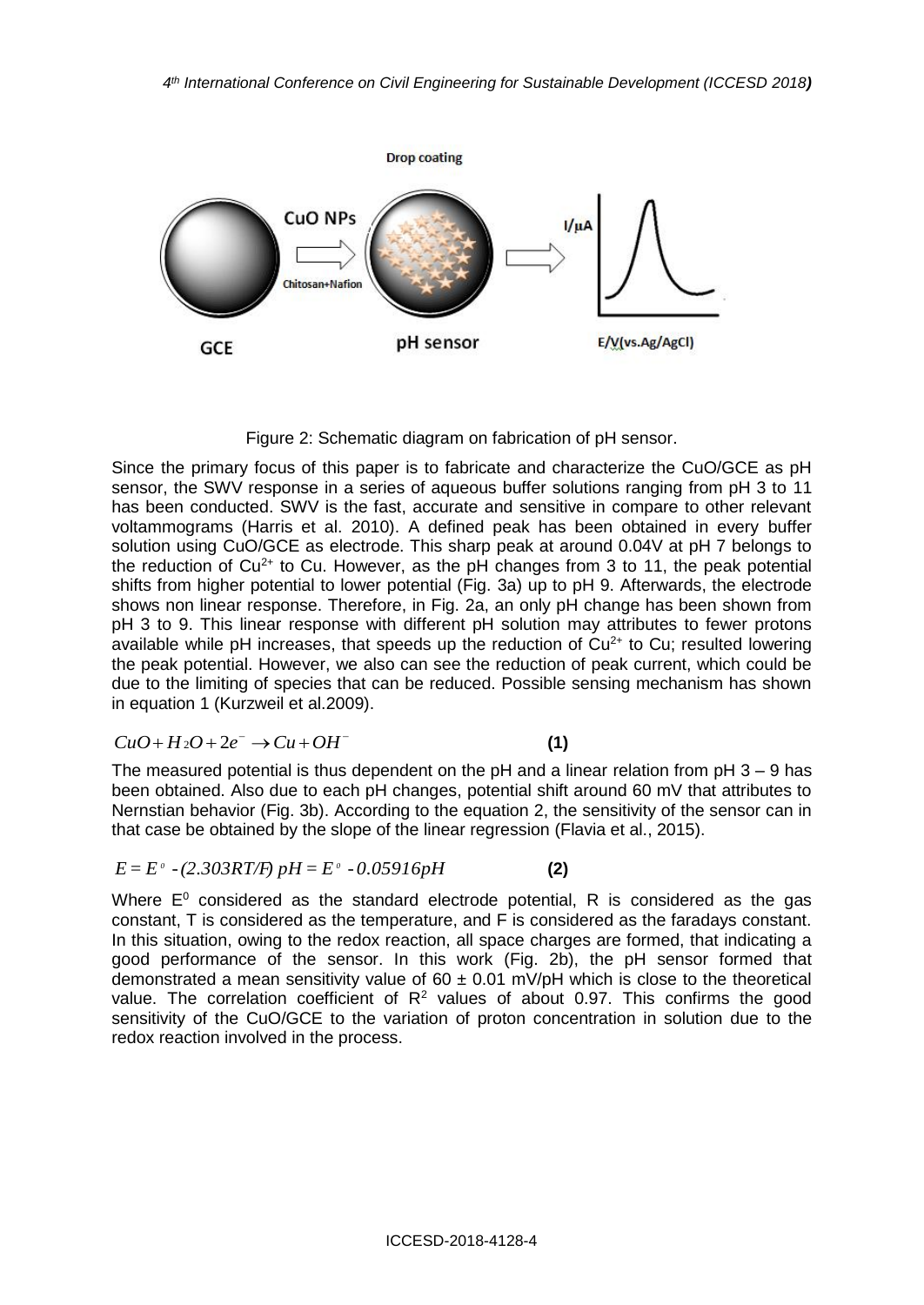

Figure 3: (a) SWV of 0.1 M buffers with different pH values (pH 3-9) on CuO/GCE (scan rate 0 .05 V/s); (b) corresponding calibration curve.

The pH sensitivity obtained using SWV has been verified using OCP. In addition, investigation of pH response has been done in both directions (pH 3 to 9 and pH 9 to 3), just to make sure electrode provides reversible behaviour and independent against pH value or direction of pH changes. Itʾs concluded that, the potential response of the organized electrode demonstrates pH sensitivity of 60 mV/pH (Fig. 2b). As well as, it has also been found that CuO/GCE can successfully sense the pH ranging from 3 – 9 by measuring both SWV and OCP. It is needed to mention that all the experiment for pH measurement has been investigated with blank GC electrode, and no linear relation has been obtained.

Moreover, the drift of this sensor has been tested, along with oxygenated and deoxygenated environment. Sensitivity in this work compares favourably with recent reports tabulated in Table 1. To the best of our knowledge, no articles have demonstrated the use of CuO nanoparticle based GCE as sensing platform for detecting pH. We also have demonstrated stability, drift study on this system for H<sup>+</sup> detection. To determine the output response and the repeatability, the pH electrode was tested three to four times in a PBS buffer solution with pH ranging from 3 to 9. It was observed that the CuO/GCE showed excellent reproducibility, stable potentiometric response and good sensor stability. Similar tests have been obtained by Lidia et al. (Lidia, 2014), where author have modified gold electrode using  $WO<sub>3</sub>$  nanoparticle.

### **3.3 ELECTROCHEMICAL CHARACTERIZATION WITH AND WITHOUT OXYGEN**

In this work, we have evaluated the possibility of the CuO/GCE to be used in both an oxygenated and de-oxygenated atmosphere. Fig. 4a shows the voltammetric response of CuO/GCE that placed in buffer solution both in the absence and presence of oxygen. As oxygen is always present in the atmosphere, therefore, it is crucial that pH electrode should be performed equally in both environments. From the comparative results, it clearly can be seen that the reductive current differences slightly increases in the presence of oxygen. However, peak potential is unaltered; that concluded that this sensor can be used to measure the pH of solutions, irrespective of the  $O<sub>2</sub>$  concentration.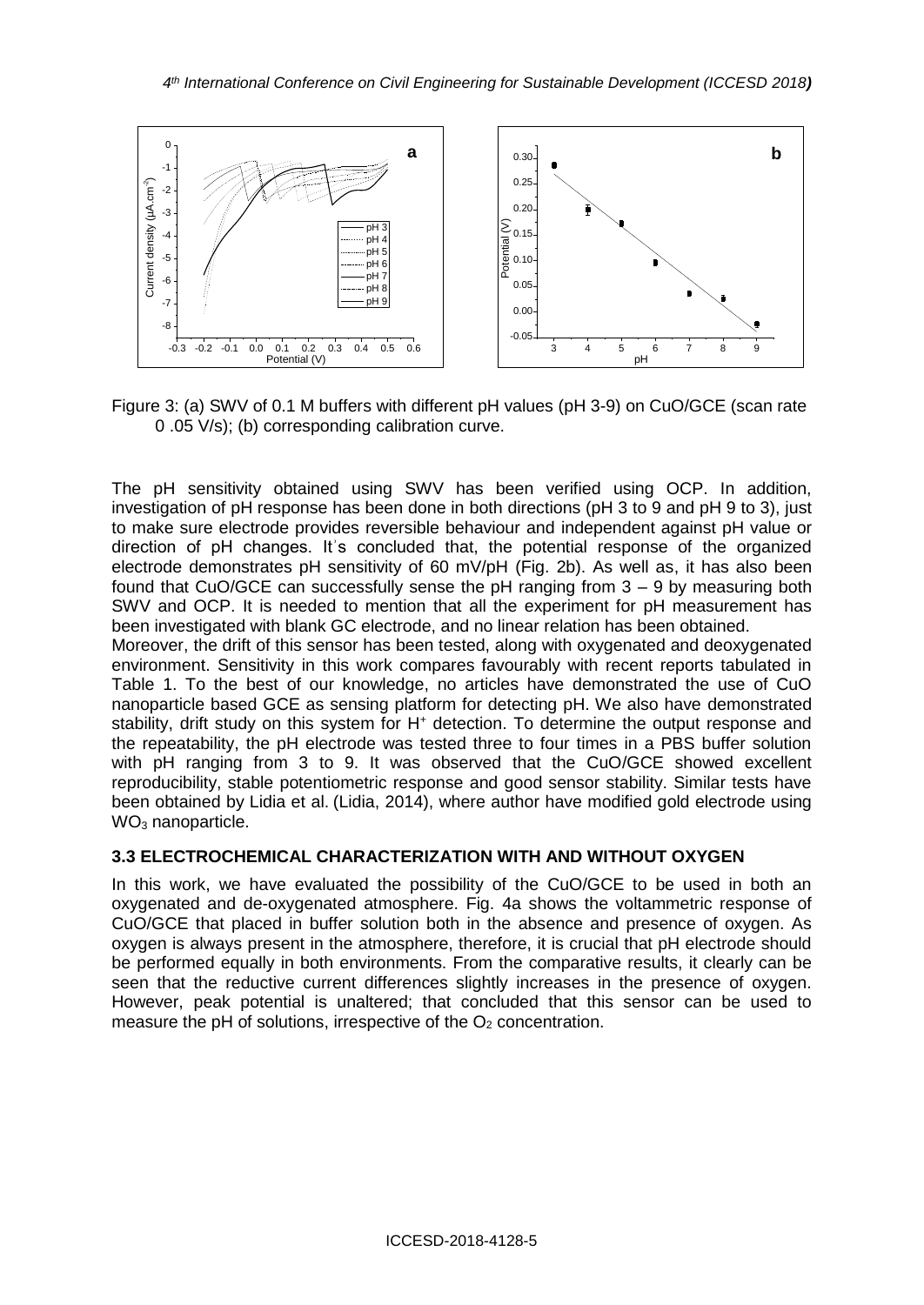| <b>Electrode</b>            | <b>Sensitivity</b><br>mV/pH | Drift %      | pH range | Reference       |
|-----------------------------|-----------------------------|--------------|----------|-----------------|
| GCE/CuO                     | $60 \pm 0.01$               | $1.9 - 3.33$ | $3 - 9$  | This work       |
| Gold /CuO NF                | 28                          |              | $2 - 11$ | (Zaman, 2011)   |
| Gold /WO <sub>3</sub> NPs   | $-56.7 \pm 1.3$             |              | $5 - 9$  | (Lidia, 2014)   |
| GCE/WO <sub>3</sub> NPs     | $60 \pm 0.01$               | $2.4 - 5.0$  | $3 - 11$ | (Irani, 2016)   |
| AQ-Fc/AuNAE                 | 70                          | $1 - 3$      | $2 - 11$ | (Jamal, 2013)   |
| AQ-Fc/GCE                   | 52                          | < 5          | $3 - 8$  | (Lafitpe, 2008) |
| AQ-CNT/GCE                  | 51                          | 1.4          | $3 - 10$ | (kumar, 2011)   |
| AQ-Sulfonate/GCE            | 38                          | $2 - 3$      | $2 - 10$ | (Shiu, 1996)    |
| Thick Film/RuO <sub>2</sub> | 30                          |              | $4 - 10$ | (Glance, 2012)  |

Table 1: A comparison of different pH sensors

### **3.4 DRIFT AND STABILITY MEASUREMENT**

Fabricated electrode has been examined for the drift study and three buffer solutions with pH 5, 7 and 9 were chosen to determine the contribution the signal drift played. Fig. 4b showed that pH signal needed 0 – 90 minutes to stabilize, depending on the pH values. However, a good accuracy has been obtained thereafter. The drift of the potential reading in a neutral pH buffer was 0.83 mV within 3 hours. In the same way a potential drift of 1.97 mV was recorded in an acidic solution and 3.33 mV for a basic media. Largest drift has been obtained for pH 9 buffer, however, less than 4%. Stability of the electrode has been investigated, and found 95% of its initial activity after 7 days of continuous uses. The method described herein demonstrates how the CuO/GCE could be utilized as a pH sensor over a large pH range, with good stability and excellent sensitivity.



Figure 4: (a) CVs showing the response of the CuO immobilized layer to the presence and absence of oxygen in pH 6 buffer; (b) Electrode drift of CuO immobilized on the GCE; potential readings of pH 5, 7 and 9, signals have been taken every 30 min over a period of 3 hours.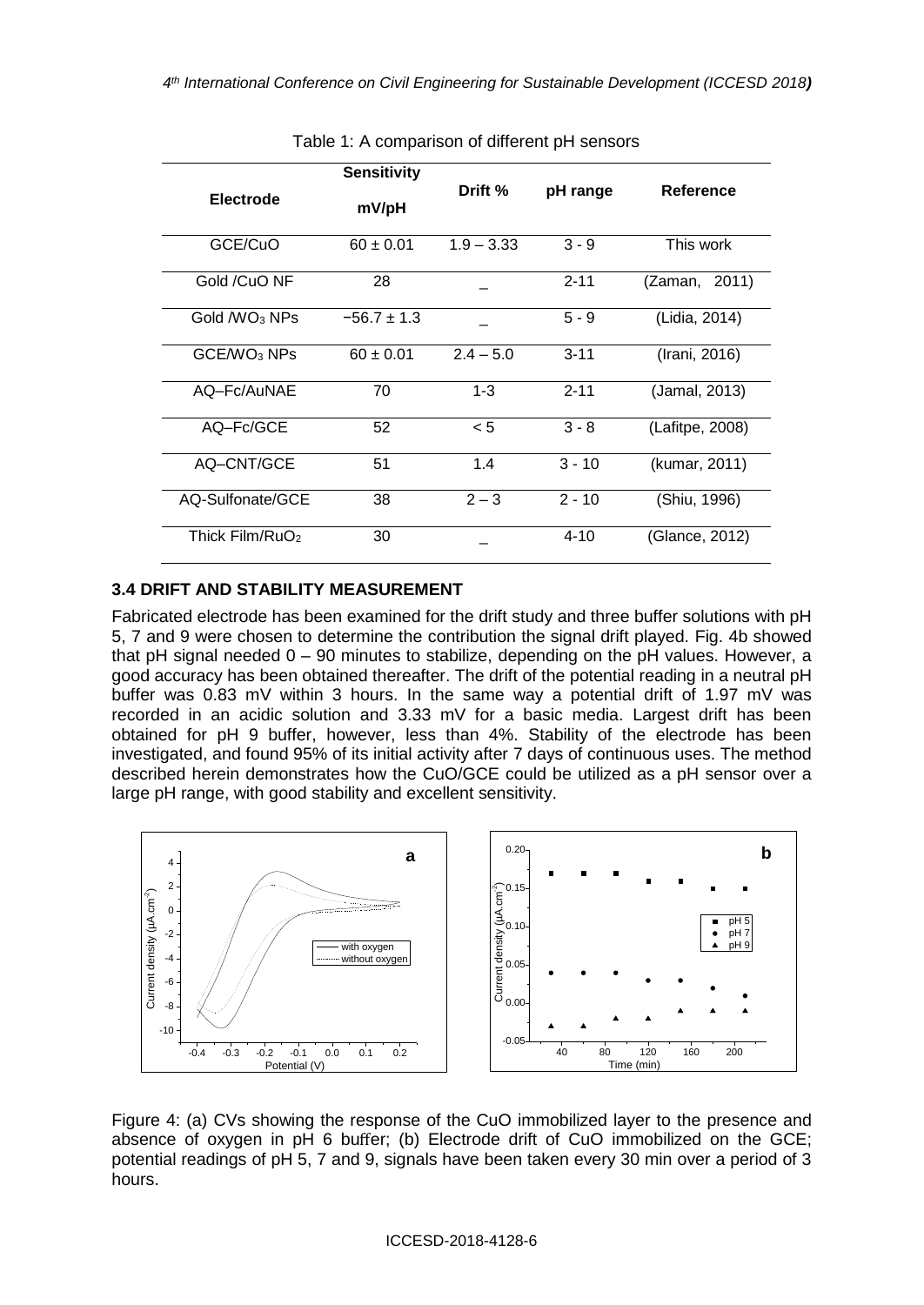### **3.5 REAL SAMPLE TEST**

It is evident from different research works that new electrode which are proposed as pH sensor usually avoid applying them for the sensing pH in real unbuffered samples. However, in this work, we have validated our sensor against the laboratory standard glass pH electrode in the real sample: malt vinegar and antacid. Electro-analytical SWV signals gained are visible in Fig. (5a, 4b) and comparable values of pH was obtained in antacid at the pH value of 9.00 and malt vinegar at the pH value 4.00 using CuO/GCE as pH sensor. These results demonstrated that CuO/GCE showed same potential value for antacid as measured by the commercial pH sensor. Thereby, it can be concluded that our proposed pH sensor has a huge potential to be developed a solid state, cost effective, portable and reliable pH sensor.



Figure 5: Electrochemical signal (SWV) obtained in "real" unbuffered samples for (a) malt vinegar; and (b) antacid using CuO/GCE.

### **4. CONCLUSIONS**

In this study, we have developed a sensitive, selective and cost effective pH sensor using CuO modified GC electrode. Excellent linearity has been found for pH sensing using CuO/GCE. The sensitivity of CuO/GCE has been found to be 60  $\pm$ 0.01 mVpH<sup>-1</sup> and a potential drift of 1.97-3.33% after three hours of continuous use. The sensor showed linearity range of pH 3 -9 and could retain 95% of its initial sensitivity after 1 week of use. The electrode was found to respond both in the presence and absence of oxygen, further expanding the potential applications to include de-oxygenated environments. In conclusion, the result shows that, the CuO nanoparticle is a very promising material for a stable pH sensor. The fabrication method is very cheap and easy applicable compares to the previously reported different sensing platforms. Further work is needed to improve the pH sensor, such as enhancing the stability and sensitivity, directly growth of CuO nanoparticle on different surfaces. Moreover, extensive fundamental electrochemical properties need to be investigated.

### **ACKNOWLEDGEMENTS**

This work is financially supported by the University Grant Commission, Bangladesh.